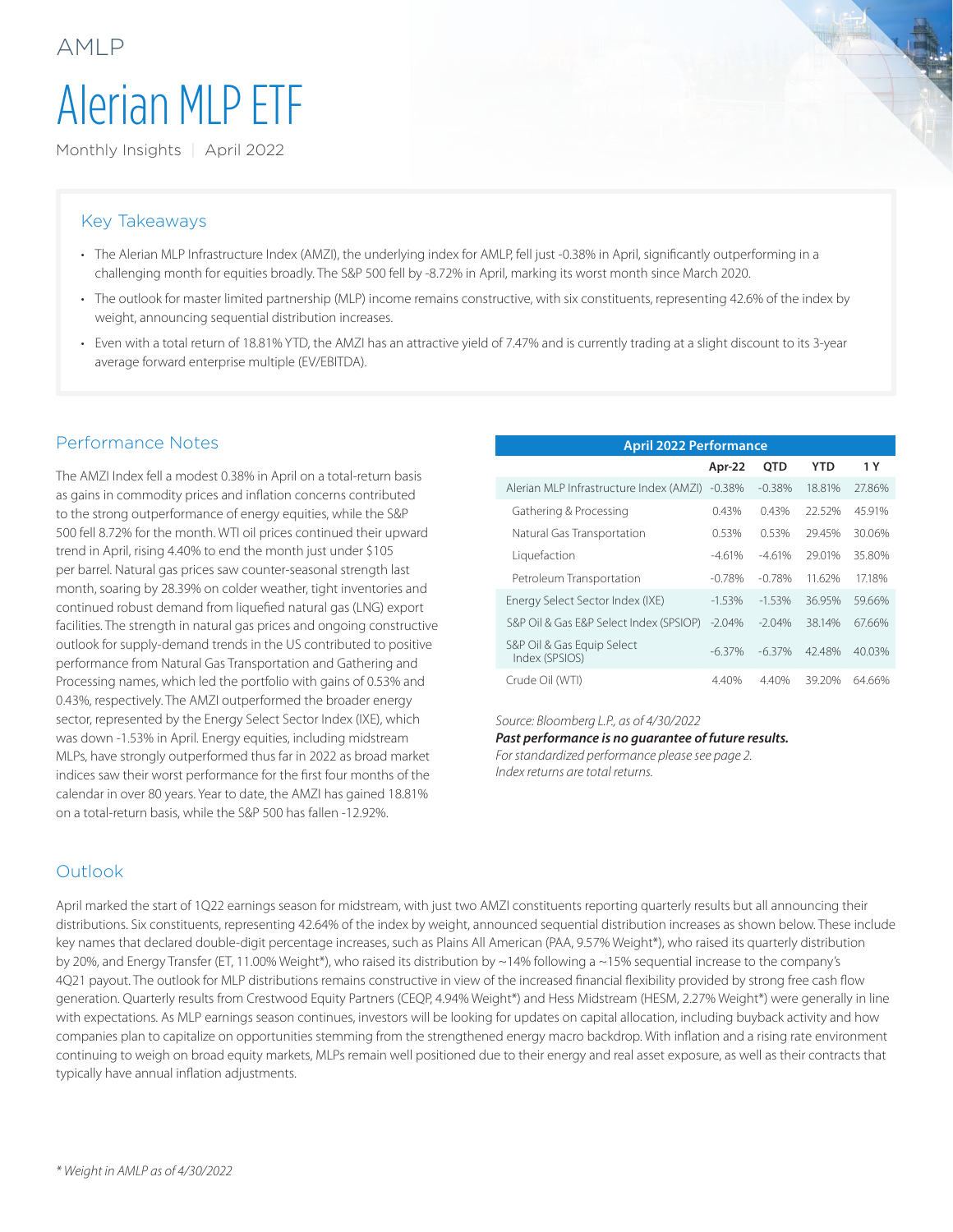# Alerian MLP ETF

# Constituent News

- Energy Transfer (ET, 11.0% Weight\*) raised its quarterly distribution by 14.30% to \$0.20 per unit, representing a more than 30% distribution increase year-over-year.
- Cheniere Energy Partners (CQP, 5.14% Weight\*) declared a distribution of \$1.05 per unit, which included a base payout of \$0.775 and variable component of \$0.275.
- Crestwood Equity Partners (CEQP, 4.94% Weight\*) announced a 5% increase to its quarterly distribution following the Oasis Midstream acquisition, which closed on Feb 1, 2022. CEQP also reported 1Q22 results largely in line with estimates and reaffirmed its 2022 guidance provided in February.
- Enterprise Products Partners (EPD, 10.39% Weight\*) hosted its analyst day where it highlighted its constructive outlook for natural gas, natural gas liquids (NGL) and petrochemicals. EPD also announced several capital-efficient growth projects leveraging its integrated asset base. Separately, EPD revealed a letter of intent with Oxy Low Carbon Ventures to develop a carbon capture and sequestration project on the Texas Gulf Coast.
- Plains All American (PAA, 9.47% Weight\*) raised its quarterly distribution by 20% to \$0.2175 per common unit, in line with guidance provided earlier this year. PAA also announced it signed a memorandum of understanding with Atura Power to assess the feasibility of an underground hydrogen storage project in Canada.

# Valuation Update

- AMZI finished April with a forward EV/EBITDA multiple of 8.94x, which is slightly below its three-year average.
- The current yield for the AMZI is 205 basis points (bps) below its 3-year average.

|                         | <b>AMZI Current Valuations</b> |            |           |  |  |  |
|-------------------------|--------------------------------|------------|-----------|--|--|--|
|                         | Current                        | 3 Year Avg | Delta     |  |  |  |
| Price/Cash Flow (TTM)   | 4.93x                          | 471x       | 4.51%     |  |  |  |
| Enterprise Value/EBITDA | 894x                           | 9.00x      | $-0.71%$  |  |  |  |
| hleiY                   | 747%                           | 952%       | $-21.53%$ |  |  |  |
| AMLP 30-Day SEC Yield   | 584%                           |            |           |  |  |  |

*Source: Bloomberg L.P. and Alerian, as of 4/30/2022 Past performance is no guarantee of future results.*

*\* Weight in AMLP as of 4/30/2022*

# Alerian MLP ETF (AMLP) Performance

|                                       | <b>Cumulative</b><br>as of 4/30/2022 |       |            | <b>Annualized</b><br>as of 3/31/2022 |                |          |           |       |                 |
|---------------------------------------|--------------------------------------|-------|------------|--------------------------------------|----------------|----------|-----------|-------|-----------------|
| <b>Total Returns</b>                  | 1 M                                  | 3 M   | <b>YTD</b> | SI <sup>1</sup>                      | 1 <sub>Y</sub> | 3 Y      | 5 Y       | 10 Y  | SI <sup>1</sup> |
| NAV (Net Asset Value)                 | $-0.44\%$                            | 6.69% | 18.48%     | 22.88%                               | 36.56%         | $0.43\%$ | $-1.40\%$ | 0.15% | .83%            |
| Market Price                          | $-0.39%$                             | 6.72% | 18.51%     | 22.88%                               | 36.22%         | 0.38%    | $-1.40\%$ | 0.14% | .83%            |
| Alerian MLP Infrastructure Index - TR | $-0.38\%$                            | 6.93% | 18.81%     | 54.56%                               | 37.93%         | 1.54%    | $-1.07\%$ | 1.23% | 3.86%           |
| Alerian MLP Index - TR                | $-0.09%$                             | 6.88% | 18.70%     | 51.68%                               | 36.56%         | 2.70%    | $-0.07\%$ | .28%  | 3.66%           |

*Performance data quoted represents past performance. Past performance is no guarantee of future results so that shares, when redeemed, may be worth more or less than their original cost. The investment return and principal value will fluctuate. Current performance may be higher or lower than the performance quoted. For current month-end performance call 1-866-759-5679 or visit www.alpsfunds.com. Performance includes reinvested distributions and capital gains.* 

*Market Price is based on the midpoint of the bid/ask spread at 4 p.m. ET and does not represent the returns an investor would receive if shares were traded at other times.*

*<sup>1</sup> Fund inception date: 8/24/2010*

*Total Operating Expenses: 0.87%*